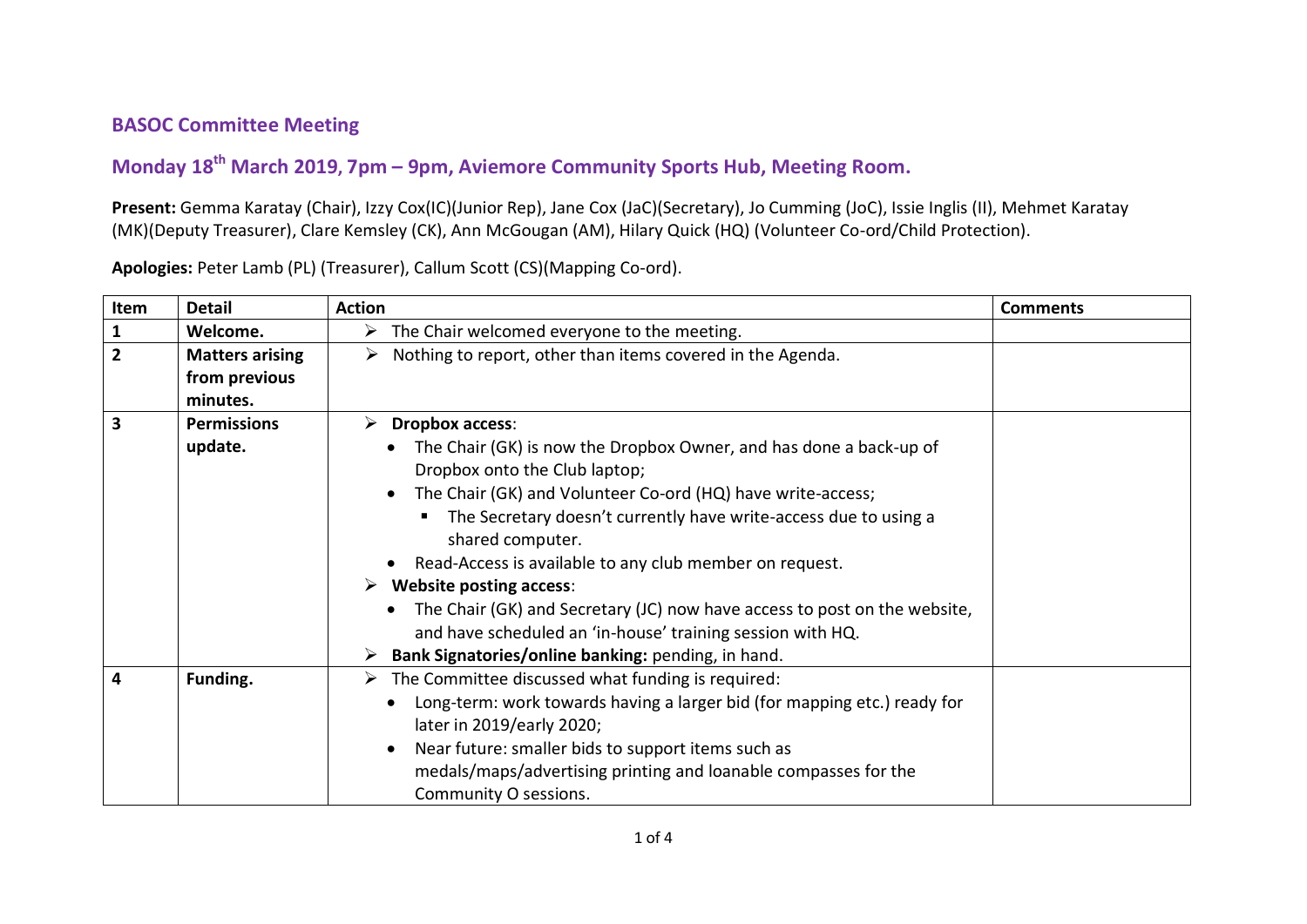| Item           | <b>Detail</b>           | <b>Action</b>                                                                                     | <b>Comments</b> |
|----------------|-------------------------|---------------------------------------------------------------------------------------------------|-----------------|
| 4              | Funding (contd).        | $\triangleright$ The Committee discussed a possible 'wish-list' for items that could be           |                 |
| (contd)        |                         | included in future bids:                                                                          |                 |
|                |                         | Large monitor + waterproof cover, additional tents, event infrastructure                          |                 |
|                |                         | (finish tunnel, explanatory signs ('how to ')), ipad/spare battery-                               |                 |
|                |                         | pack/waterproof cover;                                                                            |                 |
|                |                         | Some items could be made available for loan/hire to other clubs.                                  |                 |
|                |                         | $\triangleright$ The Committee expressed their thanks to the Funding sub-committee for the        |                 |
|                |                         | work they are doing to secure funds for the Club.                                                 |                 |
| 5              | <b>Volunteer Roles.</b> | Callum Scott has advised the Chair that he wishes to stand-down from the<br>$\blacktriangleright$ |                 |
|                |                         | Committee, and as Mapping Co-ordinator.                                                           |                 |
| 6              | <b>BASOC Events.</b>    | $\geq 2019 - 6$ local events are scheduled:                                                       |                 |
|                |                         | Sun 3 <sup>rd</sup> Feb (to be re-arranged for the end of the year);                              |                 |
|                |                         | Sun 19 <sup>th</sup> May (Community O competition);                                               |                 |
|                |                         | Sunday 9 <sup>th</sup> June: JST and local;                                                       |                 |
|                |                         | Sunday 17 <sup>th</sup> August (Planner: Nigel Williams);                                         |                 |
|                |                         | Saturday 26 <sup>th</sup> October (Planner: Callum Scott);                                        |                 |
|                |                         | Club Champs/AGM.                                                                                  |                 |
|                |                         | > Strathearn 2019: BASOC is responsible for Day 3 parking & String Course.                        |                 |
|                |                         | Reports from Jo/Hilary & Duncan - all progressing well;                                           |                 |
|                |                         | Volunteers required for Day 3 - please contact Jo Cumming.                                        |                 |
|                |                         | <b>WOLF 2020:</b><br>$\blacktriangleright$                                                        |                 |
|                |                         | • $27th$ September 2020 has been requested;                                                       |                 |
|                |                         | SOL date won't be allocated until the date for next year's Scottish Champs                        |                 |
|                |                         | has been resolved, as it is to move to the late summer/early autumn.                              |                 |
| $\overline{7}$ | <b>Community O</b>      | Mehmet gave an update to the Committee. It became clear during the meeting that                   |                 |
|                |                         | a lack of manpower to cover concurrent taster and coaching sessions in the North &                |                 |
|                |                         | South was going to be a problem. The matter wasn't resolved at the meeting, but a                 |                 |
|                |                         | subsequent exchange of emails between Committee members lead to a decision to                     |                 |
|                |                         | postpone the southern sessions and concentrate on the northern communities.                       |                 |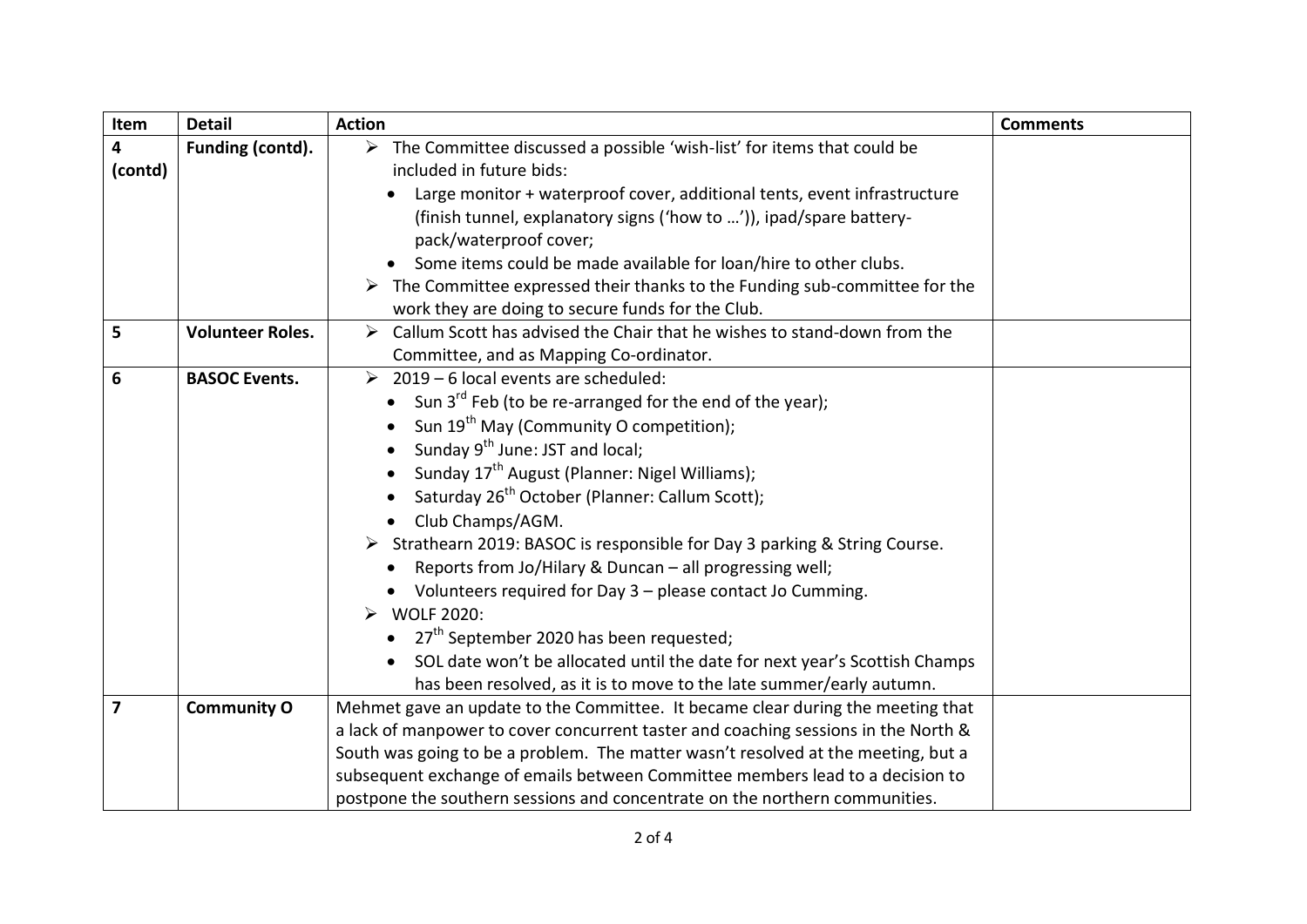| Item           | <b>Detail</b>                          | <b>Action</b>                                                                                                                                                                                                                                                                                                                                                                                                                                                                                                                                                                                                                                                                                                                                | <b>Comments</b> |
|----------------|----------------------------------------|----------------------------------------------------------------------------------------------------------------------------------------------------------------------------------------------------------------------------------------------------------------------------------------------------------------------------------------------------------------------------------------------------------------------------------------------------------------------------------------------------------------------------------------------------------------------------------------------------------------------------------------------------------------------------------------------------------------------------------------------|-----------------|
| $\overline{ }$ | <b>Community O</b>                     | Post-Easter week - intro session to north primary schools;                                                                                                                                                                                                                                                                                                                                                                                                                                                                                                                                                                                                                                                                                   | MK              |
| (contd)        | (contd)                                | $\triangleright$ Taster sessions at Carrbridge, Abernethy and Deshar Primary Schools on 25 <sup>th</sup><br>& $26^{th}/29^{th}$ April (contact Mehmet if you can help with his sessions);<br>3 x Beginner Sessions: Tuesday training 30 <sup>th</sup> April, 7 <sup>th</sup> May & 14 <sup>th</sup> May;<br>Final competition event: Sunday $19^{th}$ May pm @ Newtonmore Folk Museum.<br>$\triangleright$ Volunteers are required for the following roles:<br>Distributing advertising fliers/posters - contact Gemma if you can help.<br>Lead north beginner sessions - CK & JaC will lead with Alice and Anna<br>assisting.<br>MK is liaising with Active Schools Co-ordinators regarding numbers of<br>participants for taster sessions. |                 |
|                |                                        | Posters/fliers have been designed & provisional entry fees decided.<br>➤                                                                                                                                                                                                                                                                                                                                                                                                                                                                                                                                                                                                                                                                     |                 |
| 8              | <b>BASOC Junior</b><br>events/training | MAROC/GRAMP have offered to host the Junior Inter-Areas Competition on<br>the weekend of $9^{th}/10^{th}$ November 2019;<br>They are looking for someone to volunteer as co-ordinator for the<br>weekend.                                                                                                                                                                                                                                                                                                                                                                                                                                                                                                                                    |                 |
|                |                                        | BASOC will offer training for the northern juniors in conjunction with the<br>event on 26 <sup>th</sup> October.                                                                                                                                                                                                                                                                                                                                                                                                                                                                                                                                                                                                                             | GK              |
| 9              | <b>RDO Update</b>                      | Scottish Orienteering Young Leader (SOYL) Course aimed at 14-17 year-olds to<br>➤<br>give basic training in how to assist with orienteering sessions that can be run<br>by schools. Potential dates if enough interest:<br>• Sat $8^{th}$ June (Grantown Area);<br>Sat 24 <sup>th</sup> August (Deeside Area).<br>• IC will pass information to Grantown Grammar School.<br>> Maprun Project: Sarah Dunn, North RDO, would like to hear from any schools<br>that would like to work with her to test the utility of the Maprun virtual<br>orienteering App. It is more suited to a larger High School complex, or<br>adjacent park areas that schools have good access to.<br>• IC to liaise with Grantown Grammar PE Dept.                  | IC<br>IC        |